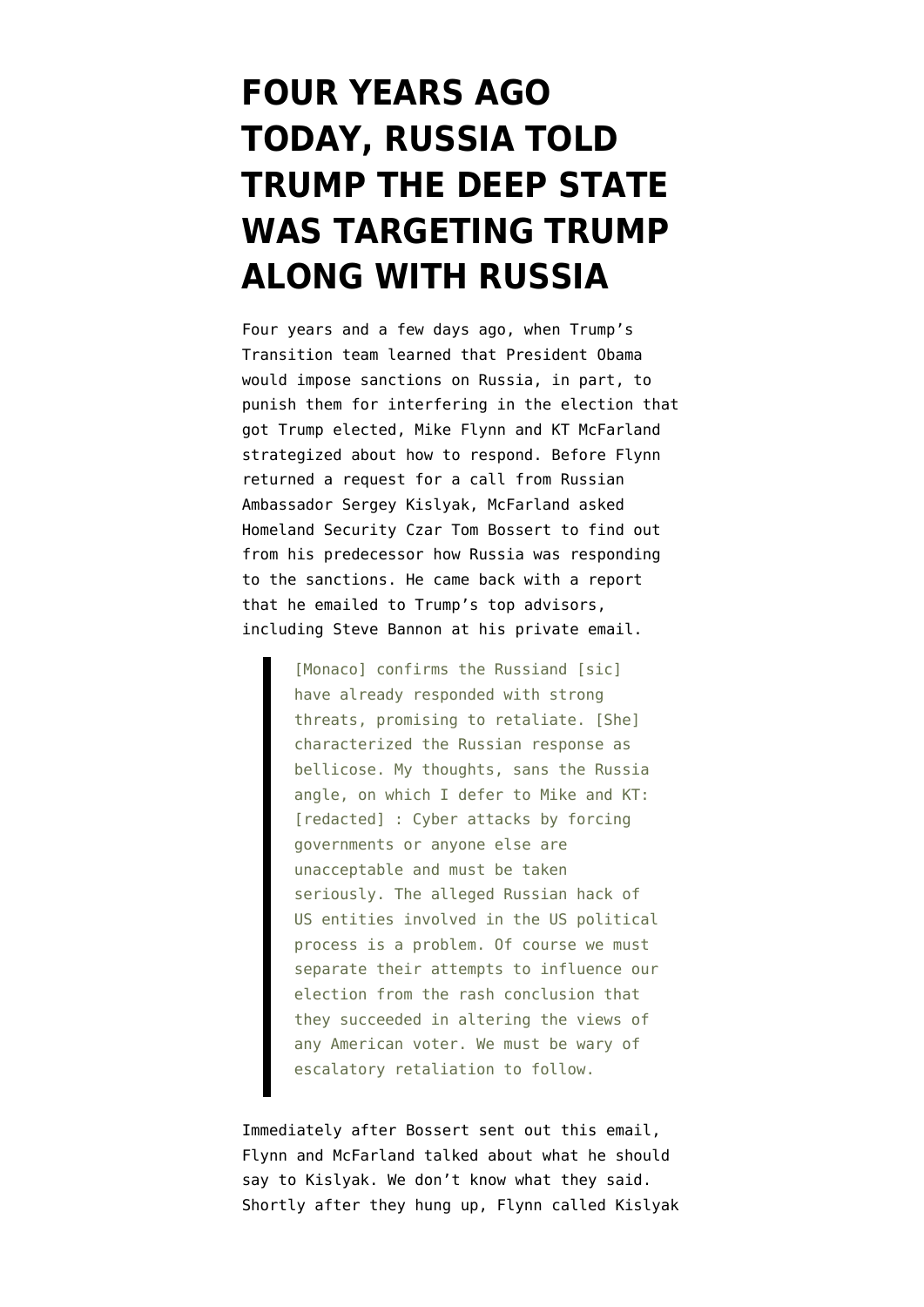and asked him not to escalate. Among other things, Flynn [told Kislyak](https://beta.documentcloud.org/documents/20413858-200529-flynn-transcripts-with-kislyak) that Russia would be sending a message that Trump's team would recognize if they didn't escalate.

> Flynn: And please make sure that its uh  $-$  the idea is, be  $-$  if you, if you have to do something, do something on a reciprocal basis, meaning you know, on a sort of even basis. Then that, then that is a good message and we'll understand that message. And, and then, we know that we're not going to escalate this thing, where we, where because if we put out — if we send out 30 guys and you send out 60, you know, or you shut down every Embassy, I mean we have to get this to a — let's, let's keep this at a level that us is, even-keeled, okay? Is even-keeled. And then what we can do is, when we come in, we can then have a better conversation about where, where we're gonna go, uh, regarding uh, regarding our relationship. [my emphasis]

About 12 minutes after Flynn and the Ambassador hung up, McFarland [sent an email](https://www.nytimes.com/2017/12/02/us/russia-mcfarland-flynn-trump-emails.html) responding to Bossert's (with at least Bannon using his personal email), purporting to strategize about a response, and claiming that Flynn would speak to Kislyak in the future (even though Flynn had already returned the call). Her email repeated some of the language Flynn had used  $-$  a (second) request that Russian not box Trump in, a hope to avoid a tit for tat escalation — in his call with Kislyak (which the analyst who transcribed the call thought might have been made on a speaker phone).

> On Dec. 29, a transition adviser to Mr. Trump, K. T. McFarland, wrote in an email to a colleague that [sanctions](https://www.nytimes.com/2016/12/29/us/politics/russia-election-hacking-sanctions.html) [announced hours before by the Obama](https://www.nytimes.com/2016/12/29/us/politics/russia-election-hacking-sanctions.html) [administration](https://www.nytimes.com/2016/12/29/us/politics/russia-election-hacking-sanctions.html) in retaliation for Russian election meddling were aimed at discrediting Mr. Trump's victory. The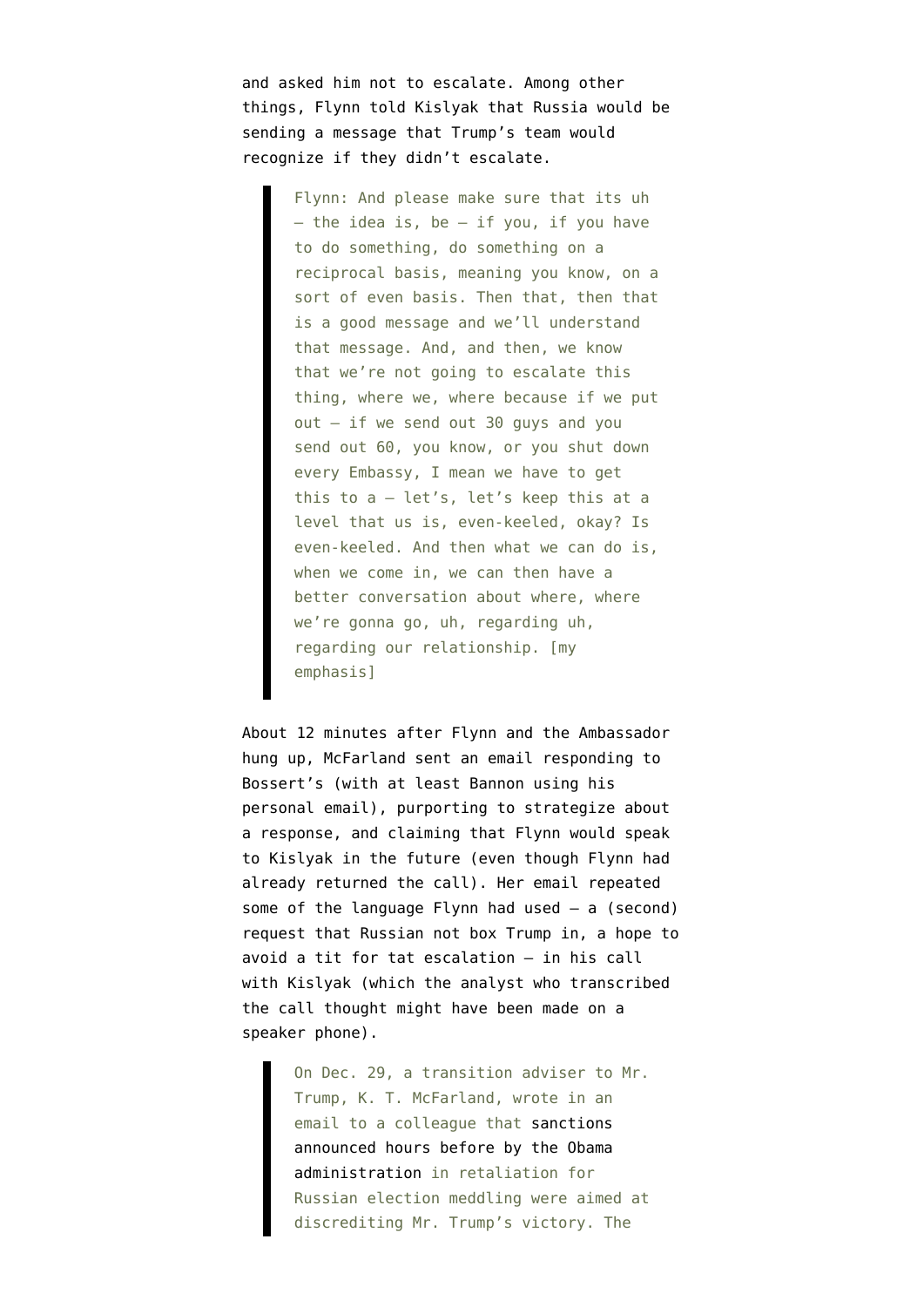sanctions could also make it much harder for Mr. Trump to ease tensions with Russia, "which has just thrown the U.S.A. election to him," she wrote in the emails obtained by The Times.

[snip]

Mr. Obama, she wrote, was trying to "box Trump in diplomatically with Russia," which could limit his options with other countries, including Iran and Syria. "Russia is key that unlocks door," she wrote.

She also wrote that the sanctions over Russian election meddling were intended to "lure Trump in trap of saying something" in defense of Russia, and were aimed at "discrediting Trump's victory by saying it was due to Russian interference."

"If there is a tit-for-tat escalation Trump will have difficulty improving relations with Russia, which has just thrown U.S.A. election to him," she wrote. [my emphasis]

The next day, Russia first announced, then backed off an escalation.

Then, on December 31, 2016, Kislyak called Flynn again. It had been two days since the calls Flynn made from a hotel phone in the Dominican Republic and the emails sent to insecure private emails. It had been over a week since Flynn foolishly blurted out to the Russian Ambassador that he wasn't *just* trying to undermine President Obama's policies with Russia; he was making similar calls to a bunch of other countries.

In short, it had been plenty of time for Russia to recognize there were likely insecure communications floating around talking about Flynn's (and Trump's) efforts to undermine the official policy of the United States.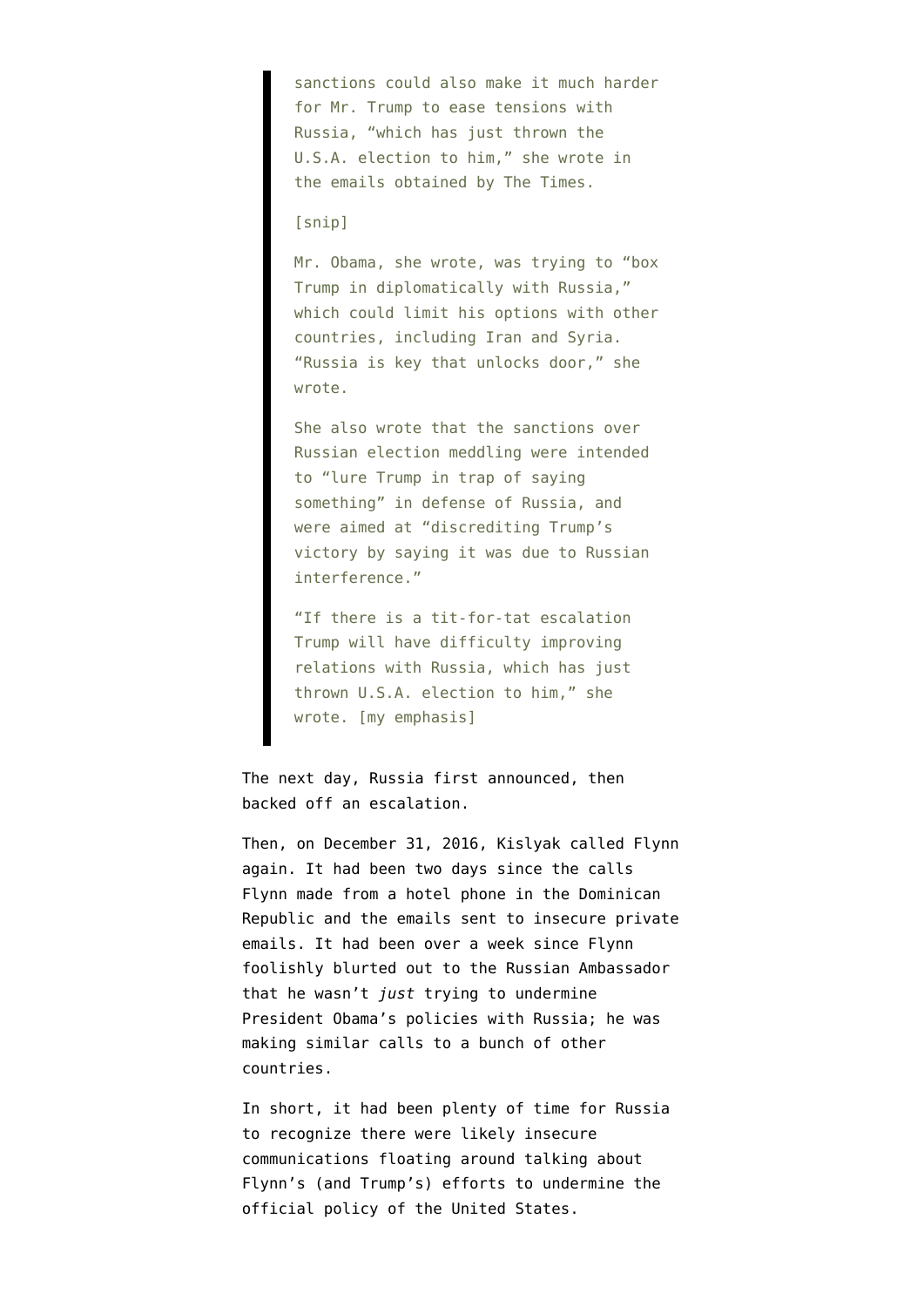In case Russia's public "good message" to Flynn hadn't been enough, Kislyak wanted to tell Flynn personally (on a phone he surely knew was bugged) that Putin had made his decision based on Flynn's promise to operate with cooler heads. But along the way, he echoed something that McFarland had said in her own email.

> Kislyak: Uh, you know I have a small message to pass to you from Moscow and uh, probably you have heard about the decision taken by Moscow about action and counter-action.

Flynn: yeah, yeah well I appreciate it, you know, on our phone call the other day, you know, I, I, appreciate the steps that uh your president has taken. I think that it was wise.

Kislyak: I, I just wanted to tell you that our conversation was also taken into account in Moscow and…

Flynn: Good

Kislyak: Your proposal that we need to act with cold heads, uh, is exactly what is uh, invested in the decision.

Flynn: Good

Kislyak: And I just wanted to tell you that we found that these actions have targeted not only against Russia, but also against the president elect.

Flynn: yeah, yeah

Kislyak: and and with all our rights to responds we have decided not to act now because, its because people are dissatisfied with the lost of elections and, and its very deplorable. So, so I just wanted to let you know that our conversation was taken with weight. [my emphasis]

As McFarland had said two days earlier, Kislyak